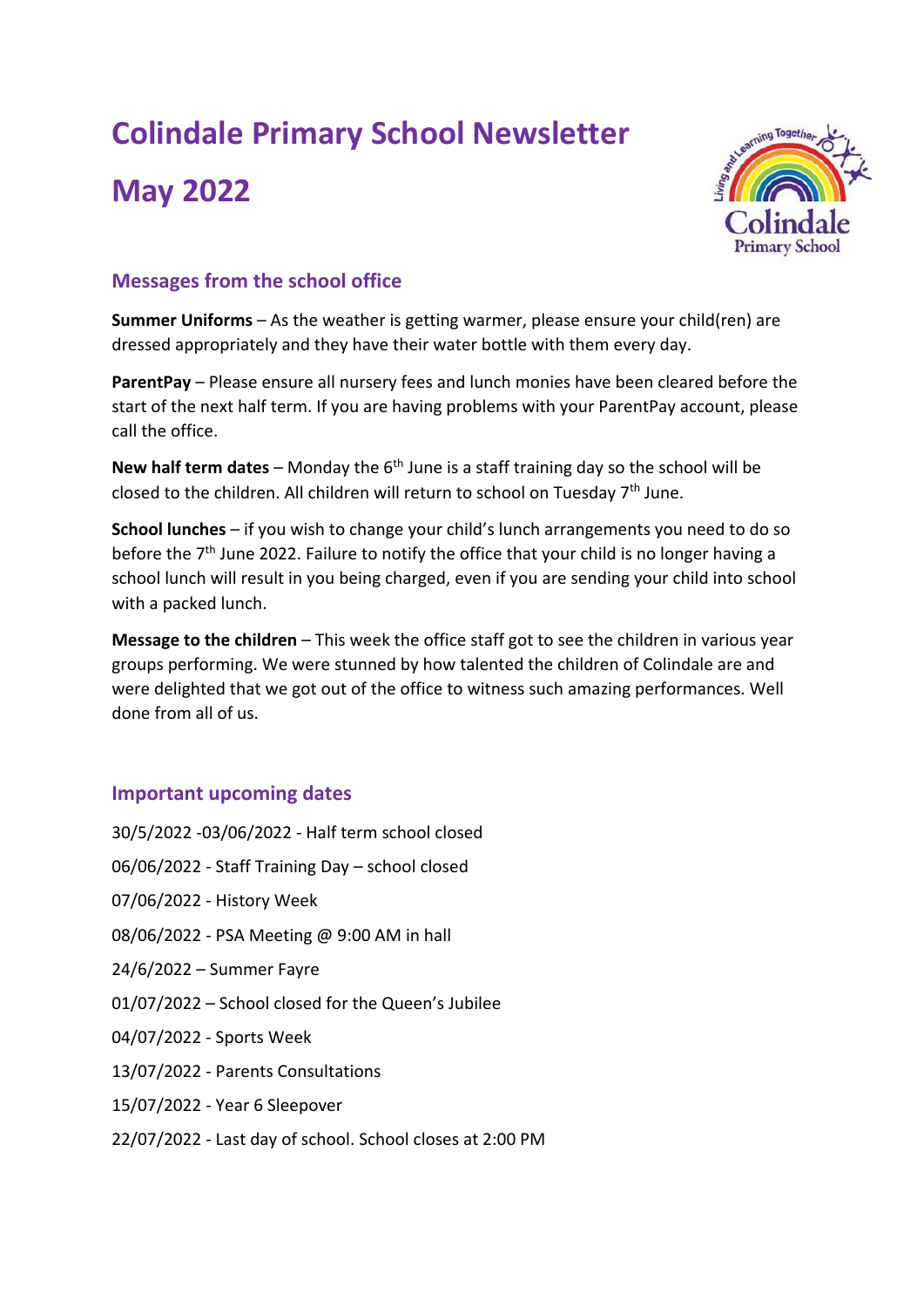#### SATs – KS1

During the month of May, children in Year 2 took their SATs tests. They have worked hard all year to make progress in their learning and to achieve well. During the tests we were all very proud of how they conducted themselves. They were focussed and excited about doing the tests, especially the Maths ones! Every child worked conscientiously and tried their very best to complete the tests to their best ability. The Year 2 teachers commented on how mature and well behaved they were during their tests.

I would like to take this opportunity to say how proud I am of everyone in Year 2. Having worked closely with their teachers this year; speaking to the children and looking at their book, it is clear to see how they have all progressed from the start of the year and how much they all love learning.

Well done Year 2!

*Ms Nisha Parmar (KS1 Assistant Headteacher)*

#### SATs – KS2

During the week beginning 9<sup>th</sup> May, our year 6 children took their End of Key Stage 2 SATs. These important tests indicate the children's attainment in Reading, Grammar, Punctuation and Spelling, and mathematics. They will receive their results in July, along with teacher assessments in writing and science, and these will also be passed on to their secondary schools.

We are so proud of the mature way in which the children handled themselves during this week, all focusing so well and doing their best in every test – there were 6 of these spread across four days. They were ably supported by our staff team and the rest of the school, who stayed quiet during the tests and accommodated timetable changes to suit the year 6 timetable.

We were also delighted to welcome many of the children to our special SAT Breakfast Club that week – a great way to start the day with the chance to have breakfast and chat with friends before the serious business of the day!

*Mrs Sarah Robertson (Deputy Head & Y5/6 Phase Leader)*

#### Nutrition Education workshop

5N and 5B took part in an exciting nutrition education workshop this month. They began their day learning about the amount of sugar in their everyday snacks and were taught how to check nutritional information by looking at packaging labels. Children learnt about the adverse health effects of excess sugar in their diet including poor concentration, tooth decay and weight gain that can lead to diabetes. They were able to use the Eatwell Guide to balance their meals and were taught the tricks to healthy snack swaps.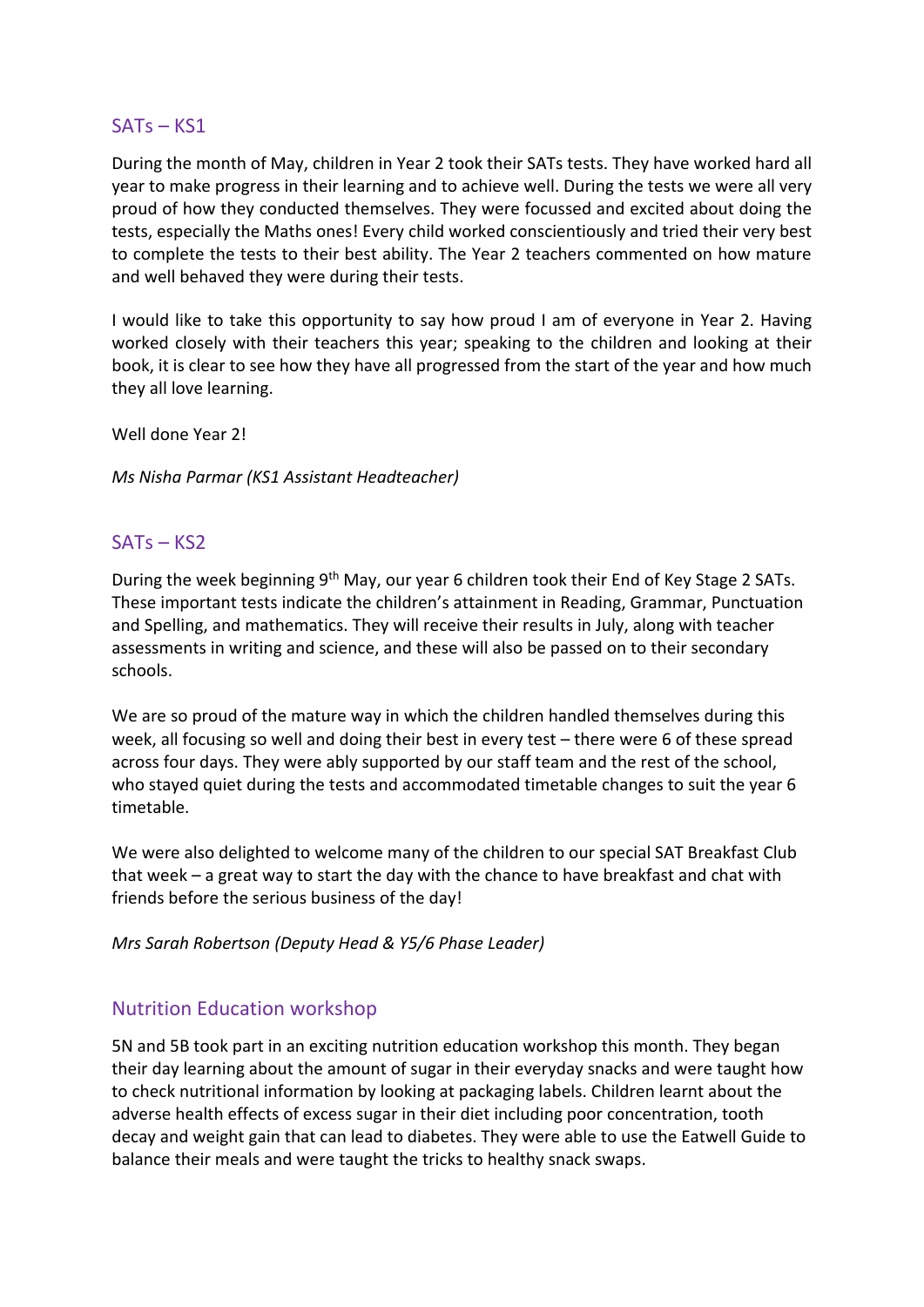Their first activity of the day was to create an oat bar from simple and fresh ingredients. They were able to take them home and bake them. Hopefully they were delicious! Both classes then, designed a poster advertising their snack and an acrostic poem outlining healthy eating. In the afternoon, they had the opportunity to make an amazing fruit salad, in the design of a rainbow! Lastly, every child was delighted to go home with a goodie bag full of healthy snacks!

*" I enjoyed estimating the amount of sugar in food and drink and making a fruit salad shaped as a rainbow."* Avi

*" My favourite part was making an oat bar by using fresh ingredients."* Natasha

*" During the workshop, I learnt that in a small pack of chocolate buttons have five teaspoons of sugar!"* Destiny

*" I really enjoyed the contents of the goodie bag that we got to take home!"* Robert F.







Inegetic Verticlients food nergy helps you with your learne entember to eat a healthy breatenest Fives you fiel and enorgy You can eat eggs and healthy out bars Breakfast is the most MPO Itant meal of the day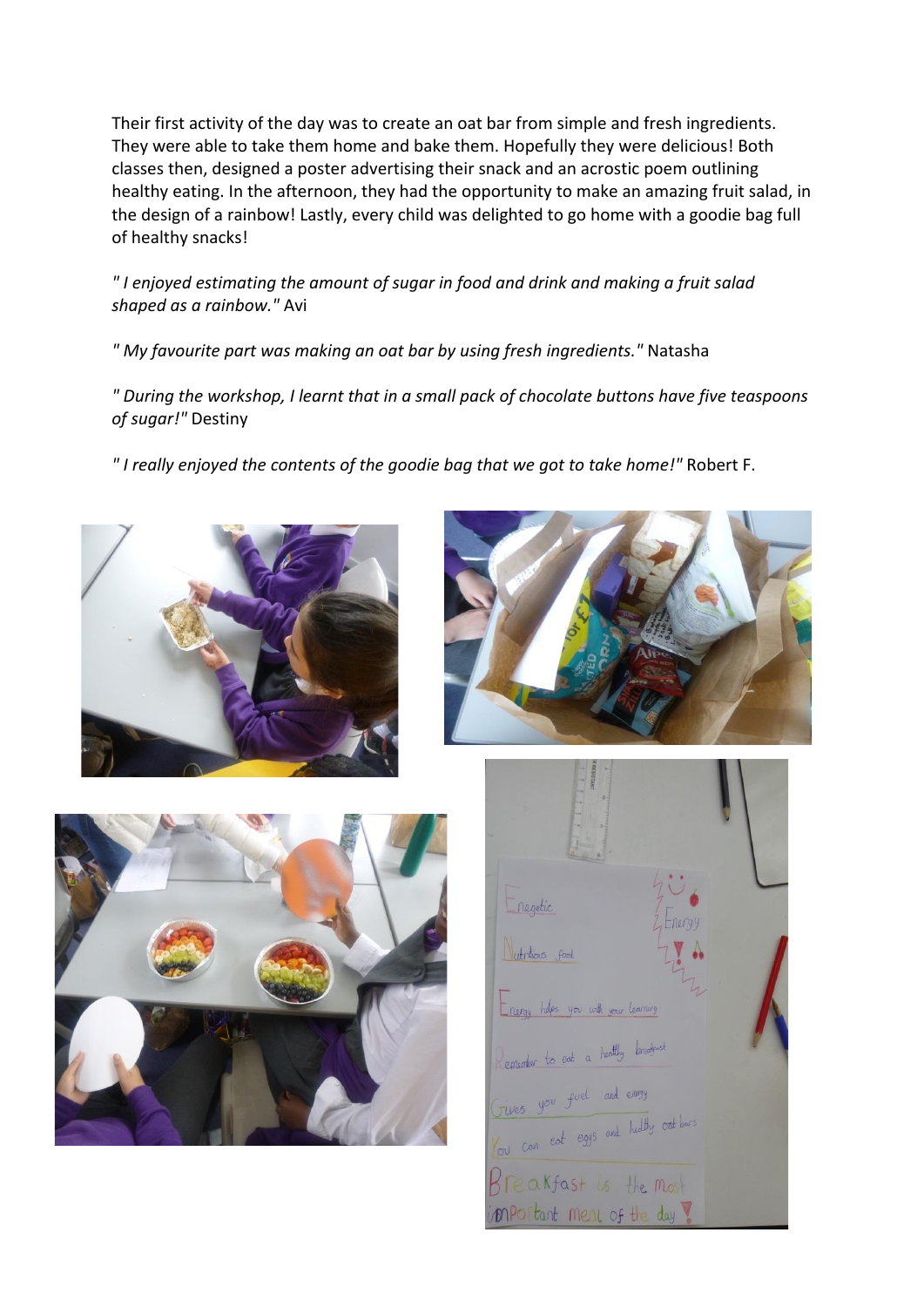### School Council Houses of Parliament Tour

We arrived at the education department of The Houses of Parliament where we watched a presentation about its history.

The first room we visited in the Houses of Parliament was a room with Queen Victoria's throne and her picture hanging on the wall. There was also a copy of the Magna Carta which was a law passed by high knights to prevent the king from passing laws without the House of Lords and Commons allowing it. Afterwards, we walked below Victoria Tower, where all the signed laws were kept, before entering The House of Lords. All of the seats were red and there was a throne which the monarch uses



every year to open Parliament. Then we passed a hall that had pictures of the last monarchs to live in Parliament.





We walked to The House of Commons. All of the seats became green and I saw the opposition and government seats. Then we ended the tour at Westminster Hall where our guide told us that the tiles in the hall were over 1000 years old! Some parts were 400 years old. **Vedant 6N**



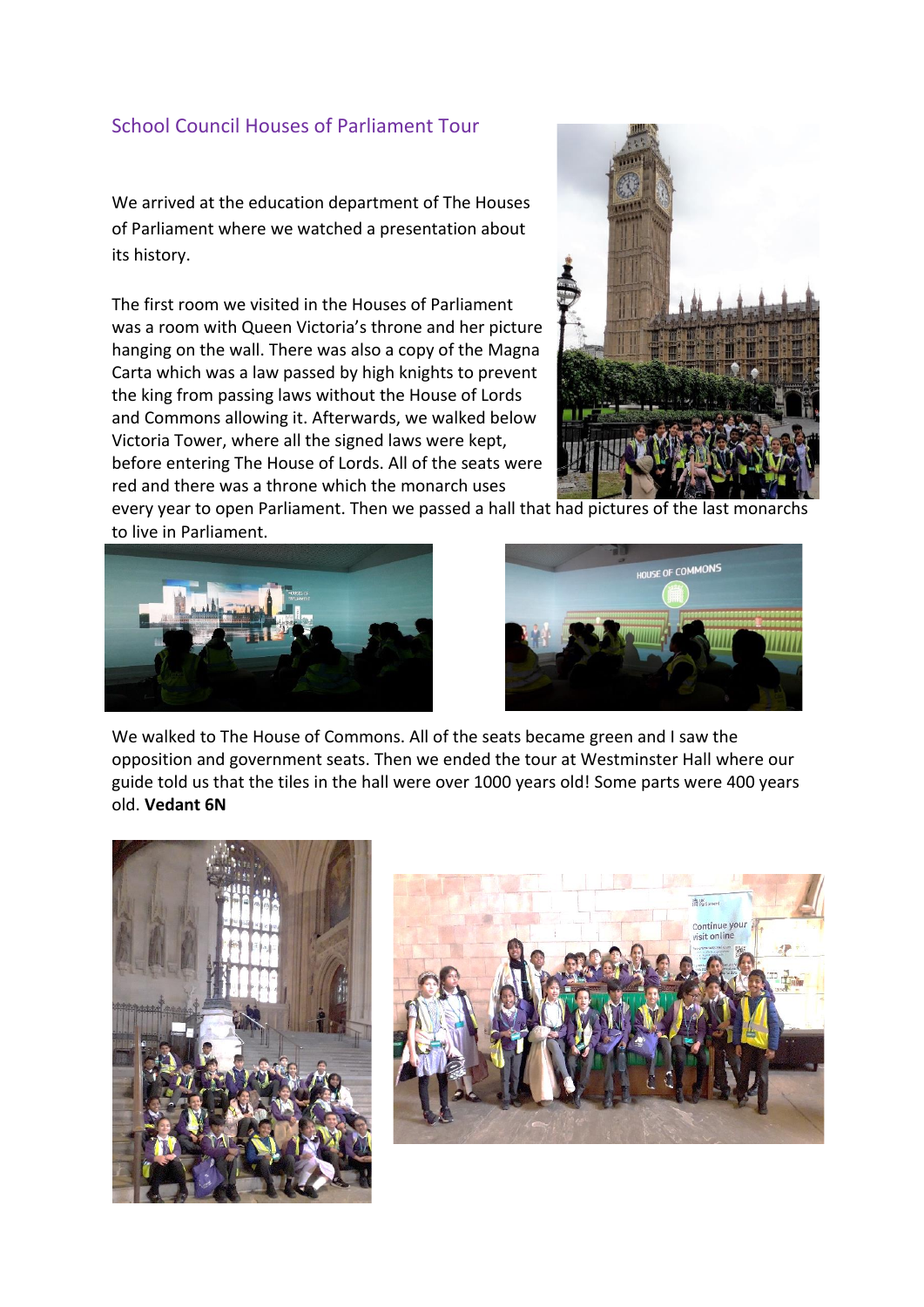### Athletics competition

On May 25th 30 Children from Year 3, 4, 5 and 6 competed in the annual athletics event which happens at the amazing StoneX stadium. The children competed against 12 other large schools in Barnet, in a combination of track and field events. The morning started with the field events consisting of High Jump, Speed bounce, Long jump, Shotput and the Javelin. Year 5 and Year 6 boys and girls competed against children from the other schools demonstrating some excellent throws and jumps!



The children were able to enjoy lunch in the stands overlooking the rugby pitch, where Saracens rugby team play their games. Lunch had finished and the races for the track (running) events began! Colindale flew out of the blocks and comfortably won both the year 3 girls and boys finals! The wins kept on coming and you could hear people talking in the crowd "wow those Colindale children are fast!." There were multiple wins from years 3-6 including the relays, where the children worked extremely well as a group of 4 to pass the baton with smooth precision, despite moving at incredible speeds. The presentation followed the races and to our delight we were 1<sup>st</sup> place in the track events and awarded a trophy for us to keep in our school for this achievement! We also finished **2 nd** place overall (combination of track and field points) in the competition, narrowly missing top spot. This is the first athletics trophy that Colindale has won and is such a great achievement! Congratulations!!

A fantastic day for Colindale Primary school which was made even better by the positive, enthusiastic and hardworking children, parent helpers and staff! Thank you to everyone that helped! Everyone played an important team role in the success - from hearing the chants from the stand to competing down on track. Hearing other schools say how respectful our children where and seeing how our children supported each other whether they won or lost was truly the real winner of the day! I am truly honoured to have seen the 30 children who attended do so well! Well done! I hope those children and others continue to keep training hard and keep the passion for all things sport and PE!

*Coach Michael (PE Coach)*

# **Eco Schools**

# **Bikeability Training**

From 16th to 19th May, some **year 6** children participated in **Level 1 Bikeability** cycle training as part of the school's drive to support children become responsible citizens and promoting sustainable travel.

This safe, structured, and standardised programme is designed to make children more competent cyclists and prepare them for eventually cycling on the road. The children also had the opportunity to have their bikes checked by an experienced instructor, who ensured that all of them were working properly and safe. They all enjoyed the training and had fun learning!